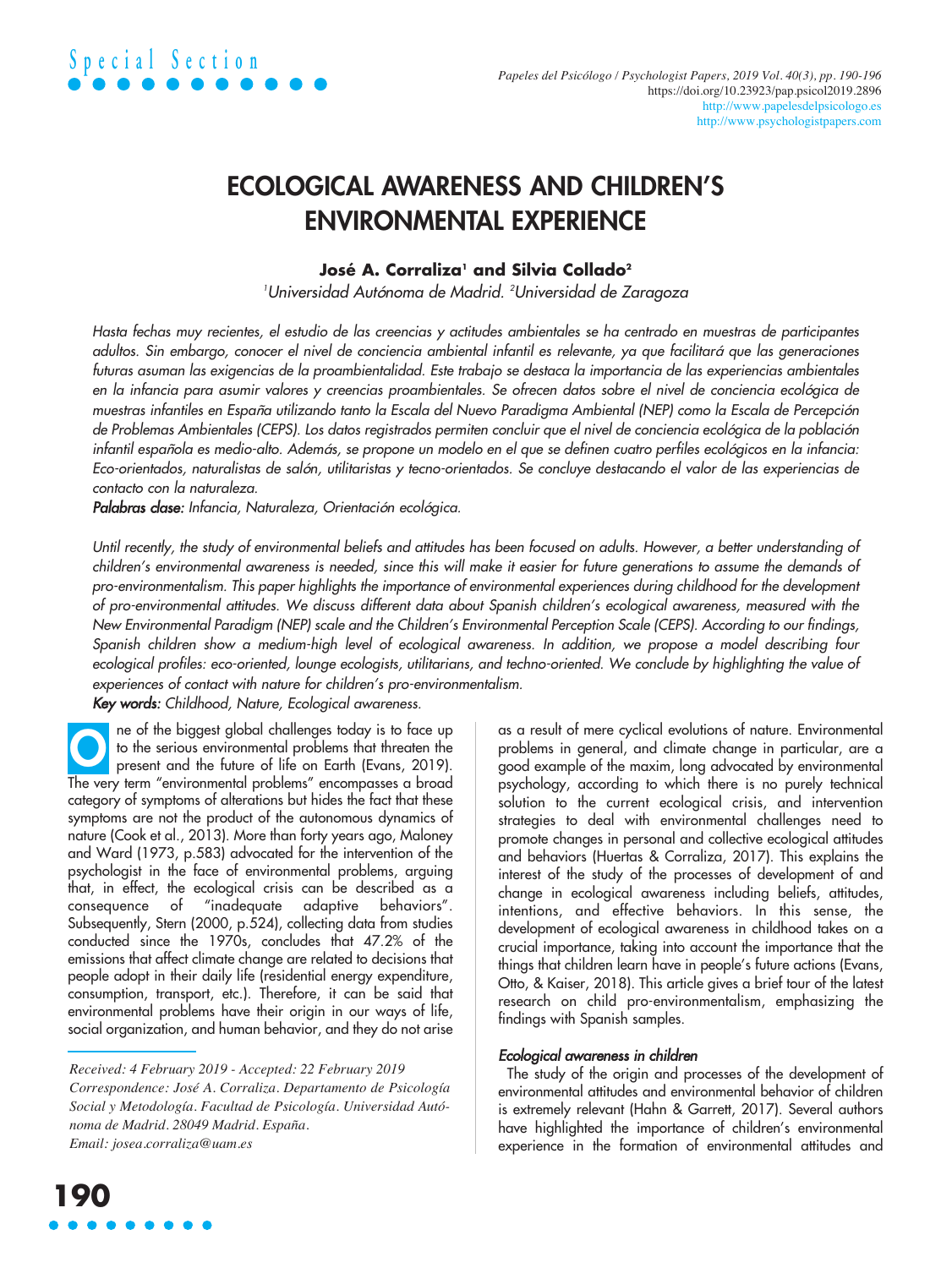lifestyle in adulthood (Chawla & Derr, 2012; Evans et al., 2018; Hinds & Sparks, 2009). Sometimes, it is thought that ecological awareness is based primarily on the knowledge and information that the person has about environmental problems and the dynamics of nature. For this reason, both intervention strategies for environmental problems and environmental education programs to promote greater ecological awareness have been based, fundamentally, on the dissemination of information on environmental issues (Rickinson, 2001). These strategies have focused on disseminating information and designing resources to promote greater environmental knowledge of the population in order to increase pro-environmental attitudes and environmentally responsible behavior. In this sense, it has been confirmed that the level of knowledge of people does indeed influence whether they adopt pro-environmental behaviors or not (Duerden, & Witt, 2010). However, it must be borne in mind that the adoption of pro-environmental behavior patterns is a process influenced by a large number of variables (attitudes, opportunities for action, habits, previous experiences, role models, etc.). The level of environmental knowledge is just one of many variables (and it is not clear that it is the most relevant) in the process of forming ecological awareness and the adoption of pro-environmental behavior patterns and lifestyles. One of the factors that plays an important role in the formation of ecological awareness is environmental experience during childhood through direct or vicarious contact with nature.

#### *Significant environmental experiences*

One of the lines of work in the study of the process of developing ecological awareness has focused on analyzing samples of people who, in their adult stage, participate actively in the defense and protection of the environment (Chawla & Derr, 2012). It involves asking these participants to report on the experiences that have influenced them to become involved in pro-environmental activities. In the field of environmental education, this type of work is framed in the analysis of what Chawla (1999) calls "significant life experiences".

Following the compilation of this type of work carried out in a previous contribution (Collado & Corraliza, 2016), the value of early experiences of direct or vicarious contact with the natural environment is highlighted in the development of ecological awareness. Thus, for example, Chawla (1999) studied a sample of 56 people who in the adult stage devote a large part of their time to protecting the environment. According to the data obtained in this retrospective study, there are two reasons that participants cite most frequently. Firstly, the memory of positive experiences of stays in natural or naturalized spaces during childhood, and, secondly, the memory of the influence of people who acted as inducers of the value of environmental commitment (especially family members or teachers). Along with these early experiences, other reasons are added such as being part of free time in nature groups or learning about environmental matters through formal education. Likewise, Palmer, Suggate, Robottom, and Hart (1999) analyzed the retrospective valuation of the early environmental experiences of a sample of adults. In this case, the participants were also asked about the reasons that, according to them, led them to adopt pro-environmental commitments. Once again, the value of children's experiences of staying in and having direct contact with natural environments is confirmed, as well as the vivid memory of natural places or living beings that inhabit them (an animal or a tree, for example). In line with the results of Chawla and Derr (2012), the study participants noted additional reasons linked to their training process or professional experience, as well as to people in their immediate environment (friends, relatives, teachers).

Other studies have compared the childhood experiences of people with different profiles of ecological awareness (especially those linked and not linked to environmental defense) in samples of the general population. For example, Wells and Lekies (2006) collected data from a sample of 2,004 adults on their current environmental beliefs and behaviors, on their past experiences of contact with nature, and their memory of having participated (or not) in environmental education programs before the age of 11. This study concludes that there is a relationship between the adoption of patterns of proenvironmental attitudes in adulthood and the memory of having frequent childhood experiences of activities related to nature, including recreational activities in natural environments, camping and hiking. However, there is no significant correlation between having participated in environmental education programs and subsequent environmental attitudes. The analyses presented in this work allow us to confirm that environmental attitudes in adulthood have a mediating effect on the relationship between childhood experiences with nature and adult pro-environmental behavior, including behaviors such as frequent recycling or voting for parties for the defense of the environment, among others.

Similarly, Ewert, Place, and Sibthorp (2005) examined whether there is a relationship between outdoor recreational activities at an early age and the later environmental beliefs of these children as adults. For this, these authors used the New Ecological Paradigm Scale (NEP) by Dunlap, van Liere, Mertig, and Jones (2000), which allowed them to classify a sample of 576 students into two groups of people with ecocentric and anthropocentric beliefs. Along with this variable, the frequency of realization of recreational activities in nature was recorded, which could be of three types: (1) Appreciation activities, such as bird watching or enjoying the landscape. These types of activities have little impact on the environment. (2) Mechanized activities, which involve the use of technological devices in nature, such as off-road vehicles, and (3) consumer recreational activities, in which something is taken out of the environment (for example, fishing or hunting). As well as these, participation in formal environmental education was also recorded, negative experiences in nature such as seeing the destruction of a nearby natural area due to development, and participation in organizations that do outdoor activities (e.g., boy scouts). The results showed that positive experiences of nature observation significantly predict ecocentric beliefs, while participation in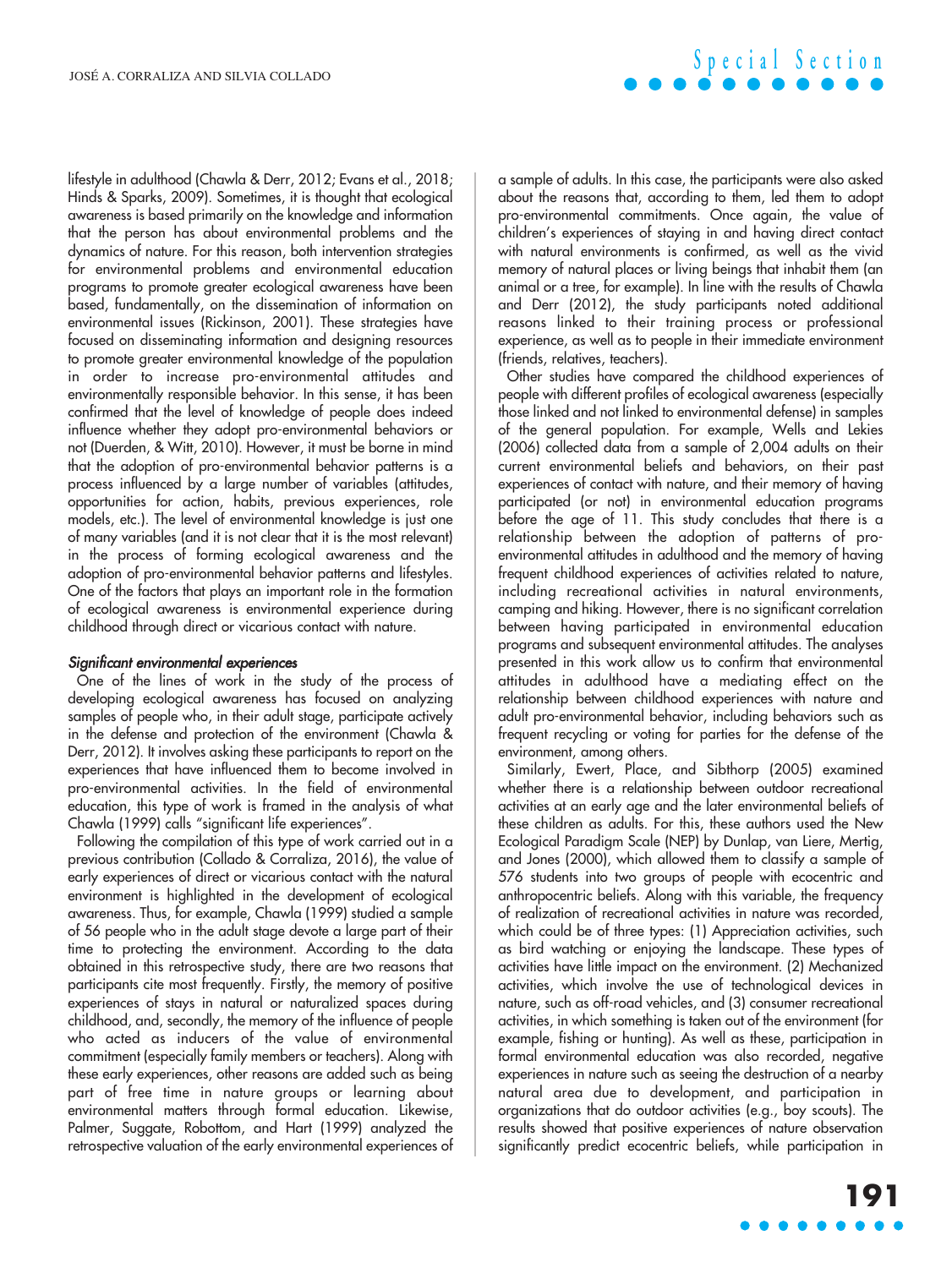# **S p e c i a l S e c t i o n**

other activities of extraction or use of natural resources is related to anthropocentric beliefs. In addition, it was found that the development of ecological awareness in the adult stage is affected by the influence of social actors that are part of the child's daily life (parents, teachers, peer group members, etc.). But aspects related to one's own personal environmental experience are also relevant, with the influence of frequent contact with nature being underscored. As these authors indicate, "direct play in the natural environment induces the development of a more pro-environmental vision" (Ewert et al., 2005, p. 2. 3. 4). Consistent with these results, Thompson, Aspinall, and Montarzino (2008) highlight the childhood factor to refer to the significance that children's experiences of contact with nature have in shaping ecological awareness in adulthood. Likewise, other contributions such as that made by Cheng and Monroe (2012), based on a study of 9- and 10-year-old children, show that experiences in nature predict a greater interest in participating in other activities in natural environments, as well as a greater intention to adopt proenvironmental behaviors. Finally, mention should be made of the study conducted by Roczen, Duvier, Bogner, and Kaiser (2012) with a sample of primary school children in Bavaria (Germany), which confirms that having rewarding experiences of contact with nature is a powerful mediator in the creation of pro-environmental attitudes.

Taken together, these studies show, despite the biases derived from the fact that many of them are based on the retrospective recall of past experiences, the prevalent influence of environmental experience in childhood (in particular, contact with nature) in the formation of pro-environmental and ecocentric attitudes, beyond the influence that other resources and strategies based on increasing knowledge or campaigns to promote environmental ideas may have. These results have recently been supported by the findings of Evans et al. (2018) in a longitudinal study. The researchers collected data on, among other variables, children's ecological awareness, proenvironmental behavior, and direct contact with the natural environment in 6-year-old children. The same data were collected every two years until the participants turned 18. The results show that the strongest predictor of pro-ecological behavior at age 18 is environmental experiences in nature at the age of 6 years.

#### ECOLOGICAL AWARENESS. EVIDENCE IN SPANISH CHILDREN'S SAMPLES

The works mentioned above confirm that the type of significant experiences that people have in their childhood plays an important role in the process of forming ecological awareness. But, as has been emphasized above, this is not the only influencing factor. In addition, we must take into account cultural influences and evolution through the different stages of life, among other variables. In this sense, the question arises of what the ecological profile of children in Spain is. In recent years, various studies have been conducted to assess the level of ecological awareness of children, as well as the factors that influence the development of this awareness (Collado & Corraliza, 2015; Corraliza, Collado, & Bethelmy, 2013). For this purpose, two scales adapted for use in Spanish samples have been used. The first one is the New Ecological Paradigm scale (NEP, Dunlap et al., 2000). The NEP is a well-known instrument used in environmental psychology to measure the environmental beliefs of the adult population. This scale has been adapted for use in children's samples by Manoli, Johnson, and Dunlap (2007), and an adaptation is available for use with Spanish children's samples (Corraliza et al., 2013). The second instrument that has been used is the Children's Environmental Perceptions Scale (CEPS; Larson, Green, & Castleberry, 2011). According to the authors of the scale, its structure has two factors called eco-affinity and ecoawareness. Larson et al. (2011) define eco-affinity as a personal interest in nature and intentions to carry out proecological behaviors, and eco-awareness as beliefs based on the knowledge that children have about environmental problems. In the analyses carried out with Spanish samples, the structure of both scales was found to be one-dimensional. Thus, the NEP scale in its Spanish version allows us to evaluate the level of ecocentrism in the sample and the CEPS enables us to obtain data on what the authors of the adaptation have called the "ecologist orientation". This includes items that refer to the need to learn and be in contact with nature, as well as the expression of a disposition favorable to the defense of nature. With the results obtained using these two instruments, the descriptive features of the ecological profile of the Spanish samples analyzed are summarized below in Table 1.

The data obtained using the NEP scale for use with child participants confirm that ecocentric beliefs predominate. The mean score obtained in the NEP scale (pro-ecological beliefs) in the studied sample is higher than that obtained by Manoli et al. (2007) in other samples (*M* = 3.58, *SD* = 0.47) and it is even higher than other results that these same authors provide with child samples after having participated in an environmental education camp  $(M = 3.74, SD = 0.74)$ . Thus, evidence is obtained that pro-environmental beliefs are established in the sample studied. In addition, in this same study, a significant correlation is obtained between pro-ecological beliefs and proenvironmental actions (*r* =.14, *p* <.01). This is a low correlation and it is in line with the results obtained in this same analysis in adult samples. In relation to these data, the analysis of differences according to age is of interest. In this case, differences are recorded by age groups of the sample studied, with pro-ecological beliefs increasing with age. This result is in line with those obtained in previous studies (Evans et al., 2007) and opens an interesting debate about the role of age in the formation of ecological awareness. Thus, younger children tend to have a more utilitarian and anthropocentric view of nature, based on their own experience. This vision evolves progressively from 10-11 years to a more ecocentric vision (Kellert, 2002). Likewise, it should be pointed out that the analyses carried out do not confirm the existence, in this case, of significant differences according to gender. This result contradicts those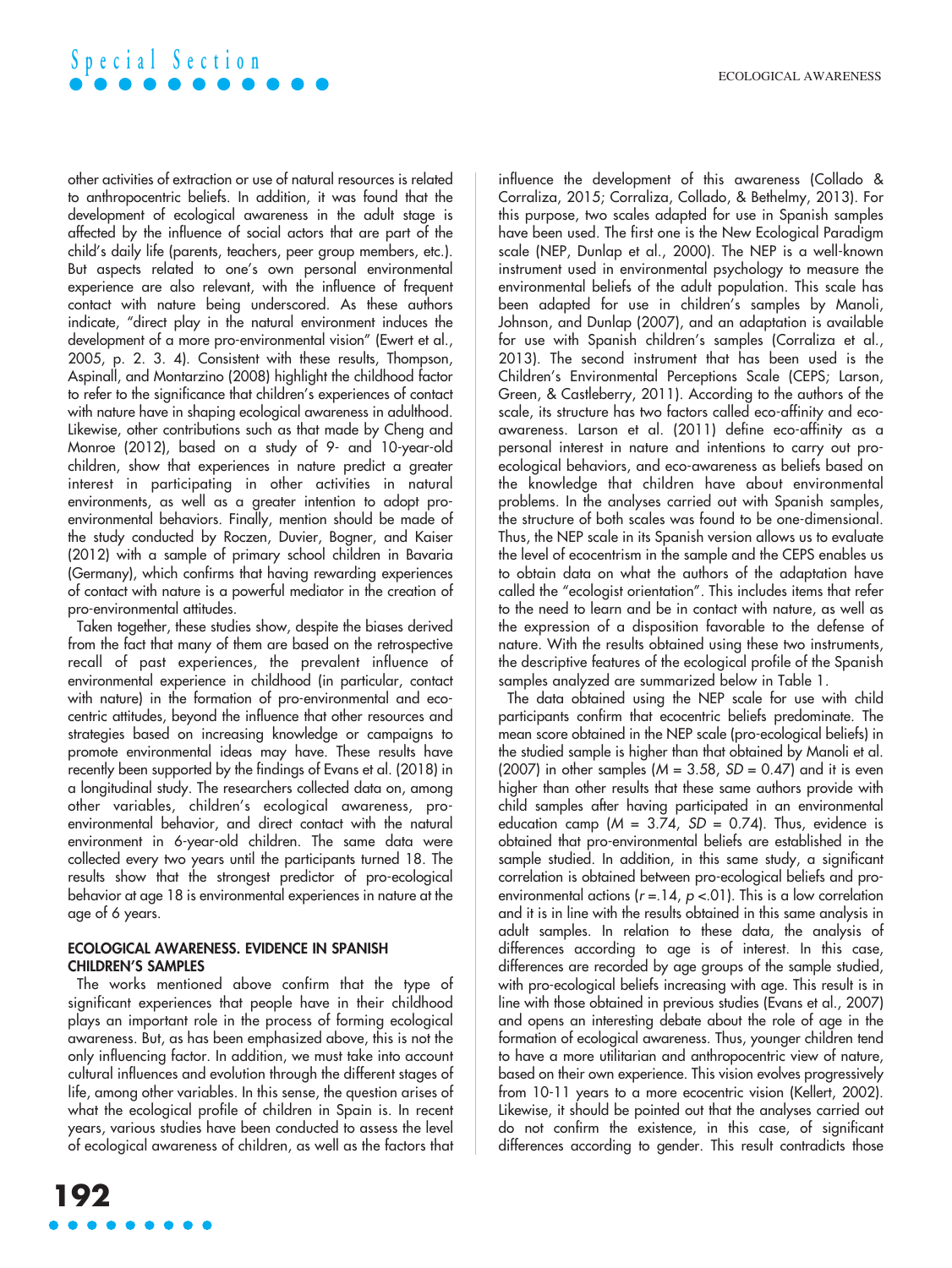obtained by other authors who have obtained gender differences (for example, Müller, Kals, & Pansa, 2009), highlighting that women are more pro-environmental than men. Finally, the analyses allow us to register significant effects of the place of residence on the ecological awareness. In this case, the participants of the sample living in rural areas obtain a higher score in pro-environmental beliefs (*M* = 4.07, *SD* = 0.76) than residents in urban areas  $(M = 3.93, SD = 1.27)$ . Thus, it is concluded that, even though there is a high level of ecological awareness in the whole sample, ecological awareness is greater in the older participants who live in rural areas.

The use of the Child Environmental Perception Scale (CEPS) by Larson et al. (2011) helps to complete the ecological profile of the Spanish child population (Collado & Corraliza, 2015). As indicated above, this scale adapted for use with Spanish samples turns out to be one-dimensional and allows us to record what has been called ecological orientation, based on the expression of desires to learn about and defend nature. The results confirmed the high level of ecological orientation that is recorded in the Spanish child samples. Specifically, as can be seen in Table 1, an average score of 4.36 (*SD* = 0.81) is obtained, out of a maximum of 5. This score indicates that participants who express favorable and very favorable attitudes to nature predominate. In a later work, Collado and Corraliza (2016) analyze the influence of age, gender, and place of residence on the ecological orientation. According to the results of the authors, age is related to ecological orientation such that younger children obtained higher scores (*M* = 4.53, *SD* = 0.41) than older children (*M* = 4.31, *DT* = 0.50), F (1,724) = 19.82, p <.001. Similarly, girls showed a higher score (*M* = 4.36, *SD* = 0.48) than boys (*M* = 4.29, *SD* = 0.51), *F* (1,831) = 4.68, *p* <.05. Finally, the ecological orientation of the participants was different according to their place of residence, *F* (2,831) = 3.21, *p* <.05. Those living in mountain areas scored higher (*M* = 4.41, *SD* = 0.45) than city participants (*M* = 4.32, *SD* = 0.52) and those from predominantly agricultural areas, who had the lowest score, (*M* = 4.27, *SD* = 0.50). Complementary results have been obtained using an original scale designed by Moreno, Amérigo, and García (2016) for specific application to primary school students.

The data obtained with the CEPS match those obtained with the NEP scale in the general scores measured. Both instruments

allow us to confirm the existence of high scores of Spanish samples in both pro-environmental beliefs and ecological orientation. In addition, the data referring to the variables in which differences are recorded (age, gender, place of residence, among others) allow us to obtain different sociodemographic profiles. Of particular interest are the apparently contradictory results obtained in relation to age if the data obtained with the two instruments are compared. In relation to beliefs measured through the NEP scale, the most pro-environmental participants are older children and those residing in rural areas, with no effect of gender. However, the ecological orientation allows us to obtain a profile in which, even with a high average overall score, age effects are recorded in the opposite direction: younger children (from 6 to 9 years old) obtain a higher average score than older ones (10 to 13 years). The reason for this apparent contradiction is explained by the different contents of the two scales. Whereas the NEP scale mainly collects indicators of the more general (and abstract) understanding of environmental problems (for example, the item "there are too many people on earth for the resources it has" or "nature can withstand the negative effects of our modern lifestyles"), the CEPS is made up of items that indicate a greater personal involvement in environmental problems (for example, "I like to learn about plants and animals" or "my life would change if there were no trees"). We are not concerned with entering into the debate on the validity of the two scales, but rather with emphasizing the fact that both of them allow us to record evidence of different aspects to describe the cognitive and affective contents of child ecological awareness. The first scale registers a set of more abstract beliefs about ecological dynamics, while the second one allows us to obtain information about the personal connection with specific indicators of the relationship with nature. These results suggest that programs to promote ecological awareness in childhood must take into account the stages of evolutionary development in the understanding of the world and the development of morality, characteristic of Piagetian theory. Thus, for example, in the earliest ages learning processes predominate, which are linked to significant egocentric referents. On the other hand, in later stages the capacity of abstract comprehension is developed. Taking into account the results obtained, the NEP scale may be more appropriate for samples of older children (from 11 years

| <b>TABLE 1</b><br>MEAN AND STANDARD DEVIATION OF TWO SPANISH SAMPLES THAT RESPONDED TO THE NEP AND CEPS |                                                                                       |                                            |  |
|---------------------------------------------------------------------------------------------------------|---------------------------------------------------------------------------------------|--------------------------------------------|--|
|                                                                                                         | <b>NEP</b>                                                                            | <b>CEPS</b>                                |  |
| Construct                                                                                               | Pro-environment beliefs                                                               | Ecologist orientation                      |  |
| Participants                                                                                            | 574                                                                                   | 832                                        |  |
| Age range                                                                                               | From 8 to 13 $(M = 11.32, SD = 1.39)$                                                 | From 6 to 12 ( $M = 10.00$ , $DT = 1.30$ ) |  |
| Response range                                                                                          | $1 - 5$                                                                               | $1 - 5$                                    |  |
| M(SD)                                                                                                   | 3.82(0.57)                                                                            | 4.36(0.81)                                 |  |
|                                                                                                         | Source: NEP (Corraliza, Collado, & Bethelmy, 2013), CEPS (Collado & Corraliza, 2015). |                                            |  |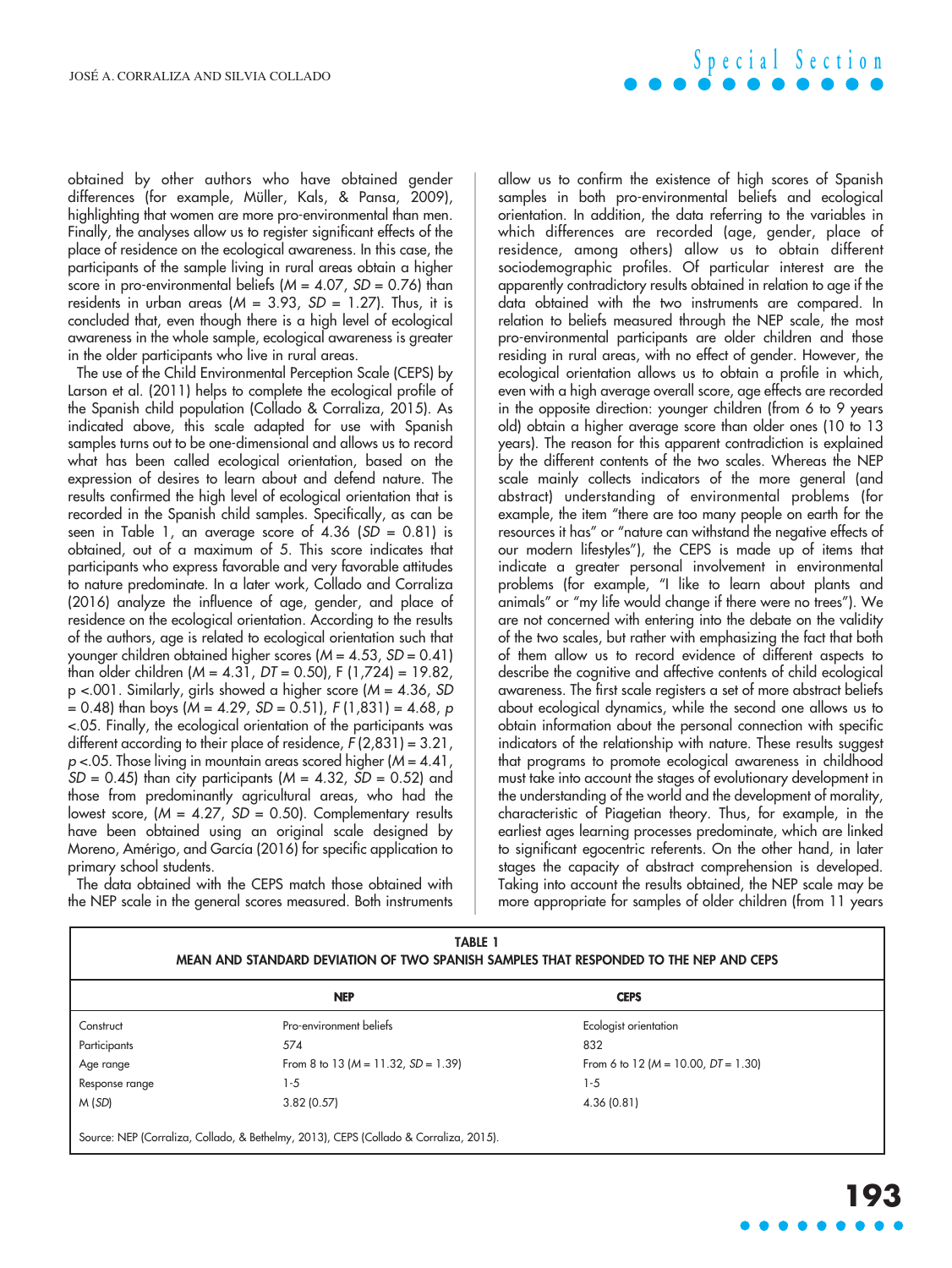### **S p e c i a l S e c t i o n**

of age onwards), while for samples of younger children the application of the CEPS could be more relevant.

#### *Ecological awareness profiles in Spanish children*

The results presented above allow us to confirm that, in general terms, the beliefs and criteria of the ecological orientation of Spanish children are clearly pro-environmental. However, the high means recorded should not suggest that childhood is a unit and that the ecological awareness determines uniform models of beliefs and pro-environmental behaviors. This raises the question of whether, even when assuming widespread proecological beliefs, these beliefs act as a single motivational pattern or, on the contrary, it is possible to identify different patterns that, in turn, describe different profiles of ecological awareness in childhood. On the other hand, in the study of environmental attitudes and beliefs, a multitude of scientific evidence has been recorded that shows the difficulties in predicting pro-environmental behavior based on this evidence. Thus, it is necessary to take into account other variables that describe specific characteristics of the environmental experience of the sample studied. In this sense, the authors of this work propose a tentative model that describes different ecological profiles in the child population. In line with a previous contribution (Collado & Corraliza, 2016), this model allows us to establish different population groups by combining the level of environmental awareness with a descriptive parameter of the environmental experience of the child population. Defining and identifying these typologies is of great interest in establishing programs of educational intervention and promotion of ecological awareness.

To define these profiles, the data from the study carried out with the CEPS (Collado & Corraliza, 2015) were used. In this study we collected data on the frequency of direct contact (visits or stays) with natural environments, as well as the information provided by the CEPS. The correlation between the ecological orientation and the frequency of contact with nature was *r* =.33, *p* <.01. Taking into account the data obtained, the sample was

#### TABLE 2 PROFILES OF CHILDREN ACCORDING TO THEIR ECOLOGICAL ORIENTATION AND FREQUENCY OF CONTACT WITH NATURE  $(N = 828)$ Frequency of contact with nature *Ecological orientation* Low High Group 1 Group 2 Low Techno-oriented Lounge ecologists 42.4% 27.7%

Group 3 Group 4 High Utilitarians Eco-oriented 7.5% 22.4% Source: Collado and Corraliza (2016, p. 138)

divided into four groups according to two criteria: ecological orientation (high or low) and frequency of visits/stays in nature spaces (high or low) (Table 2). These four groups can be understood as different profiles of ecological awareness.

The first profile has been named the eco-oriented group. The participants of this group are characterized by having a high score in ecological orientation and also a high score in the registration of frequencies of visits and stays in natural spaces. They represent 22.4% of the sample studied, and it could be said that this is indeed the most clearly pro-environmental group, which suggests that it is the profile that would also obtain a higher score in pro-environmental behaviors. In contrast to this group we find the techno-oriented participants. They are characterized by having a low ecological orientation and low frequency of contact with nature. This is the profile that is most resistant to the adoption of criteria and patterns of proenvironmental behavior. This is the majority percentage group of the sample and accounts for 42.4% of the total number of participants studied. It can be said that both the eco-oriented group and the techno-oriented group are characterized by the existence of congruence between their beliefs and their environmental experiences, although obviously in opposite directions.

In addition to these two groups, the proposed scheme identifies two others characterized by the existence of a certain contrast between environmental beliefs and experience. Thus, the lounge ecologists are characterized by having a high score in ecological orientation and a low frequency of contact with nature. The profile of this group is characterized by taking on the ideas of pro-environmentalism, but they may not have many opportunities to have experiences of contact with nature. It is assumed that in this group the demands of the ecological "doctrine" predominate, but perhaps they do not have significant experiences that act as motivational elements for the pro-environmental behavior. The last group, the utilitarians, is the group that has a low ecological orientation but, nevertheless, their frequency of contact with nature is high. It is characterized by a more utilitarian vision of nature (for example, groups of children who visit nature to perform recreational or sports activities or who collaborate in work linked to the rural world). Also in this group, there is a certain contradiction between beliefs and significant experiences.

A central question is whether these different profiles allow us to predict different levels of involvement and practice of proenvironmental behaviors. In this sense, Collado and Corraliza (2016) found that the means of ecological behavior of all groups of children were significantly different (*p* <0.001), except for the utilitarian and techno-oriented groups, whose means were not significantly different. The group with the highest frequency of pro-environmental behaviors is the ecooriented group (*M* = 4.76, *SD* = 0.32) followed by the lounge ecologists  $(M = 4.53, SD = 0.43)$ . The lowest means of proenvironmental behavior are recorded in the two remaining profiles: the utilitarians  $(M = 4.12, SD = 0.50)$  and the technooriented group  $(M = 4.01, SD = 0.53)$ .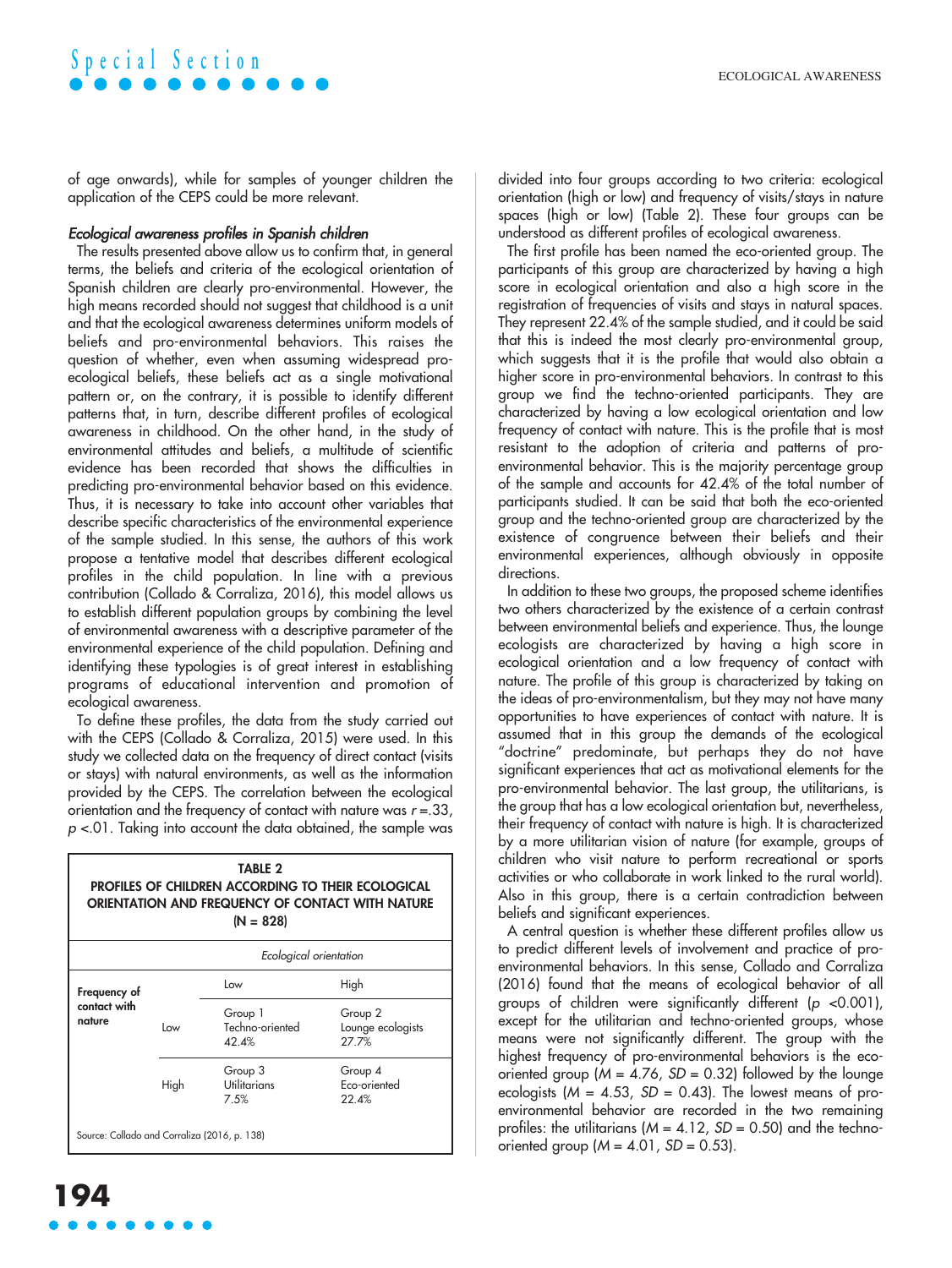As discussed in the previous lines, the model is tentative, as are the labels that are used to describe the profiles of the four resulting groups. It is offered with the aim of opening up a discussion that is strategically decisive in identifying differentiated objectives and programs of psycho-environmental and educational intervention, also with differentiated resources according to the profile of the target population. In addition, it allows us to argue the value of, together with structured beliefs, an indicator of environmental experience such as the frequency of contact with natural spaces.

#### **CONCLUSION**

The main purpose of this work is to show the importance that childhood experiences have in the development of ecological awareness. One of the derivatives of this argument is that it is not enough to carry out intervention programs based on the dissemination of information and environmental knowledge. It is also necessary to promote significant experiences that act as motivating elements to develop and maintain the levels of ecological awareness registered in these studies. Noteworthy within these significant experiences is the value of experiences of contact with the stimulation provided by nature. In this sense, it is necessary to evaluate the role that contact with nature (and not only learning and knowledge) has in the formation of ecological awareness. In fact, recorded empirical evidence of the evolution of the ecological awareness of children participating in four summer camps (urban and in nature, and with and without formal environmental education programs), shows that staying in natural settings increases the proenvironmental attitudes and the intention to adopt more ecologically responsible behavior (Collado, Staats, & Corraliza, 2013). However, whether there is a formal program of environmental education in the camp or not does not produce changes in the ecological awareness of the participants.

This type of data, registered with the assessment instruments available for use with the Spanish population (NEP and CEPS), shows the need to define programs and resources to recuperate the contact with natural or naturalized scenarios in childhood.

From what we have exposed in this work the relevance can be deduced of at least three proposals of psychological evaluation and intervention, especially in the levels of primary and secondary education. The first one refers to the need to evaluate the daily life agenda of children and its relationship with children's health, taking into account the beneficial effects that direct contact with the stimulation of nature has, for both psychological well-being and for moral development and the development of ecological awareness. Secondly, it is necessary to formulate proposals for the naturalization of the school curriculum, especially in the areas of primary and secondary education, in line with intuitions formulated more than one hundred years ago by educational traditions such as the *Institución Libre de Enseñanza* [Free Institution of Education] in Spain. And, finally, within psychological care teams it is necessary to evaluate the quality of everyday life scenarios (public spaces, parks, school playgrounds, among others), and the need to naturalize these scenarios, so that the presence of referents of nature is not a mere adornment, but a resource to deal with the overdemands and stressful experiences that often characterize the daily life of children.

**S p e c i a l S e c t i o n**

#### CONFLICT OF INTERESTS

There is no conflict of interest.

#### **REFERENCES**

- Chawla, L. (1999). Life paths into effective environmental action. *Journal of Environmental Education, 31,* 15-26. <https://doi.org/10.1080/00958969909598628>
- Chawla, L., & Cushing, D. F. (2007). Education for strategic environmental behaviour. *Environmental Education Research, 13,* 437-452. <https://doi.org/10.1080/13504620701581539>
- Chawla, L., & Derr, V. (2012). The Development of Conservation Behaviors in Childhood and Youth. In S. Clayton (Ed.), *The Oxford handbook of environmental and conservation psychology* (pp. 527–555). New York, NY: Oxford University Press. [https://doi.org/10.1093/oxfordhb/9780199733026.0](https://doi.org/10.1093/oxfordhb/9780199733026.013.0028) [13.0028](https://doi.org/10.1093/oxfordhb/9780199733026.013.0028)
- Cheng, J. C., & Monroe, M. C. (2012). Connection to nature: Children's affective attitude toward nature. *Environment and Behavior, 44,* 31-49. <https://doi.org/10.1177/0013916513492417>
- Collado, S., & Corraliza, J.A. (2015). Children's restorative experiences and self-reported environmental behaviors. *Environment and Behavior, 47,* 38-56. <https://doi.org/10.1177/0013916513492417>
- Collado, S., & Corraliza, J.A. (2016). *Conciencia ecológica y bienestar en la infancia. Efectos de la relación con la naturaleza [Ecological awareness and well-being in childhood. Effects of the relationship with nature].* Madrid: Editorial CCS.
- Collado, S., Staats, H., & Corraliza, J.A. (2013). Experiencing nature in children's summer camps: affective, cognitive and behavioural consequences. *Journal of Environmental Psychology, 33,* 37-44. <https://doi.org/10.1016/j.jenvp.2012.08.002>
- Cook, J., Nuccitelli, D., Green, S. A., Richardson, M., Winkler, B., Painting, R., et al. (2013). Quantifying the consensus on anthropogenic global warming in the scientific literature. *Environmental Research Letters, 8,* 1–7. [https://doi.org/10.1088/1748-9326/8/2/024024.](https://doi.org/10.1088/1748-9326/8/2/024024)
- Corraliza, J.A., Collado, S., & Bethelmy, L. (2013). Spanish version of the New Ecological Paradigm Scale for children. *The Spanish Journal of Psychology, 16, E27. <https://doi.org/10.1017/sjp.2013.46>*
- Duerden, M. D., & Witt, P. A. (2010). The impact of direct and indirect experiences on the development of environmental knowledge, attitudes, and behaviour. *Journal of Environmental Psychology, 30,* 379-392. <https://doi.org/10.1016/j.jenvp.2010.03.007>

Dunlap, R. (2008). The NEP Scale: From marginality to